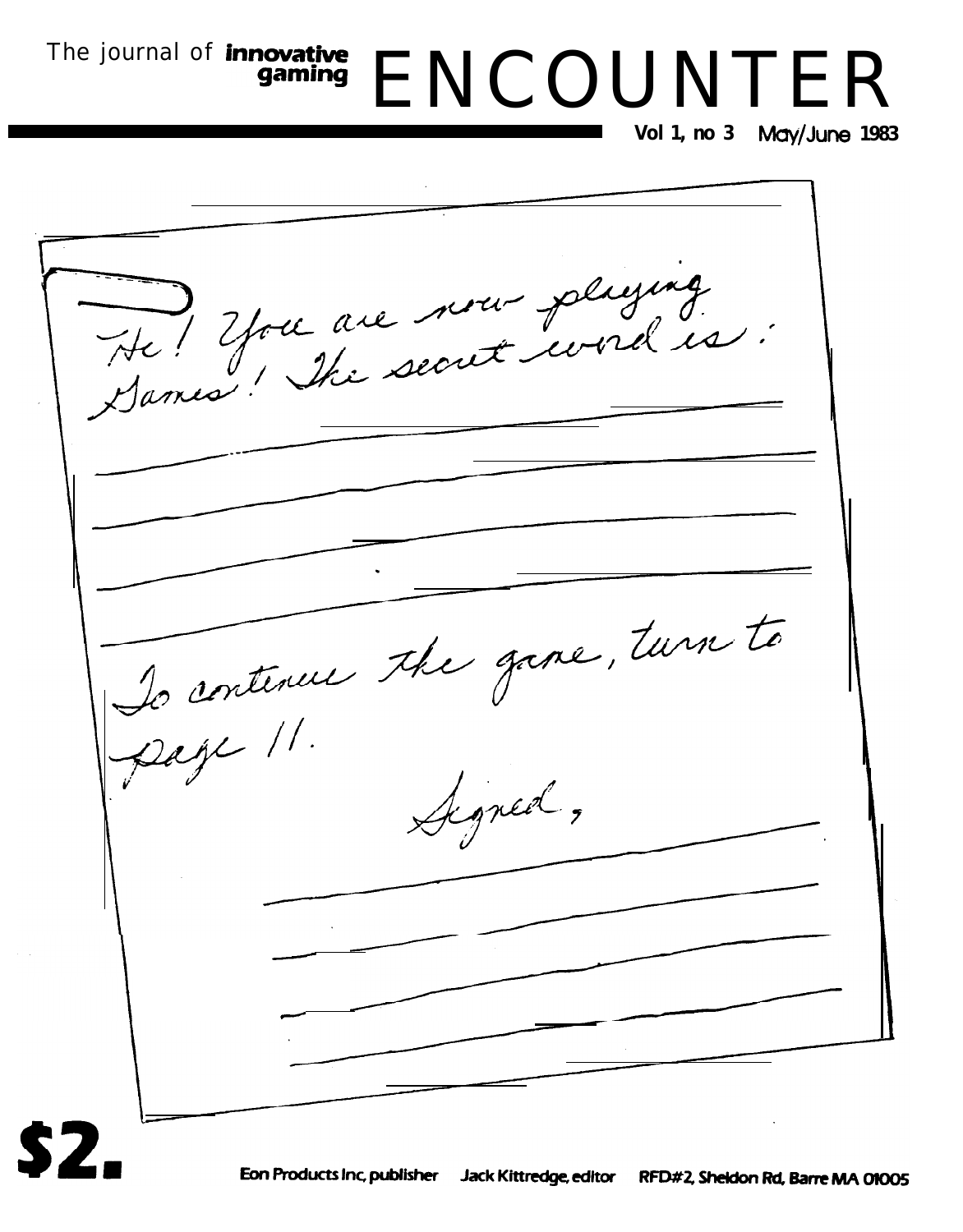# **Doin's Down Home**

*We're much obliged* to the many of you who have written *Ks* with encouragement, praise and criticism (see repre*sentative sampling of letters* **in** *this issue) on our first ENCOUNTERS. SO long as we get that kind of feedback* **p&ting out this jownal will** *be a pleasure!*

*Around here, we're busily involved* **in** *designing the finishing touches for* **Cosmic** *Encounter* **Expansion** *Set 449. We always seem to get touched by a bit of cabin-fever-craziness* during the long New England winters, and come the first *inkling of spring new ideas for* **giving** *CEyet one more weird twist just seem to well up from some lower level much like* **our noto?ious fieldrtones.**

*And speaking of spting* **and** *it's* **coming, my apologies** *to* D *tbbse of you W/JO have written and not gotten personal answers. Around here we don't have a very long growing season, and much work bar to be done* **quickly** *if we're* **going** *to get in the year's garden (our address isn't "Rural Free* **Delivery** *#2" for nothing.) Thus I've adopted a policy of answering a letter o&y once - <sup>g</sup>* **it's going** *to appear* **in** *ENCOUNTER*

*then there's no personal reply. I hope you'll understand and not put* a hex on *our* parsnips.

*Our* **video** *design work* is going along *very* well (see issue *no 2) and we're getting pretty excited about some of the gaming concepts we think we can introduce* **into that medium.** It's been so muck oriented **to single-player** "me versus the *machine* " games *that we really feel we 're breaking new ground etlery day with new ideas for involving* **many players in** *trw multi-player computer-assisted interactions. Aside from developing new games, we're even exploring putting up on the* **screen** *some of our* **existing line.** *Now that should really be* interesting!

01983, Bon **Products,** Inc. ENCOUNTER is a bi-monthly publication of Bon Products, Inc., RPD #2, Sheldon Rd., Barre, MA **01005.** Subscriptions are  $$10$  per year (6 issues) within the U.S., and  $$12$  per year to foreign countries (\$15 for air delivery). Second class postage paid (USPS #690-870) at Barre, MA. Postmaster: send address changes to ENCOUNTER, RFD #2, Sheldon Rd., Barre, MA 01005. All submissions become the property of Bon Products, Inc. but original art and photos will be returned, upon request, after their use in this journal.

# **LETTERS**

from Matt Van Amburgh, Rancho Palos Verdes, CA:

I **very** much enjoyed reading "The Cosmic Chronicles" **in the** Special **CE** Issue, concerning the origins of Cosmic Encounter. It is quite evident that all of you worked very hard and deserve a great deal of praise. Thanks for going to all the **trouble in** making C.E. possible.

I have so many questions and things to ask about C.E., that I am seriously considering a trip to the state of Massachusetts, and just to visit with you guys. Hah! We could sit down for a few days and just talk about Cosmic. I must be dreaming. But, of course, that is somewhat **unlikely, unfortunately**. How about coming out here!? Well, scratch that idea. go, please bear with me and fill me in on these pressing matters.

1) What do you think about creating an octagon for the central hex, so that eight people could play? Would that somehow change the outcome of the game or just what could that imply? Not enough cards to go around maybe or simply too many people?

Do you plan on making a total compilation of all the rules to C.E.? It sure would help I think. It is somewhat of a bother continually looking back to all the different expansion set rules, especially Lucre. I am quite flustered with Lucre. I am not sure how it is even used in C.E., i.e., what powers; when to use, etc.

**3.)** When do certain alien powers have to use their power? By that I mean when is it mandatory?, i.e., does the **Anti-**Matter have to be lowest number to win or can it play a 30 and

win that way; does **Macron** have to be worth 4 for each token? I have noticed this on several other **alien** powers and not positive when they must implement their respective power and I don't mean when the owner changes the game play in the same way by virtue of his power.

I appreciate all your help on the previous questions. Who knows, maybe one day there will be a book as big as the Oxford English Dictionary full of questions and answers dealing with Cosmic Encounter. Thanks again guys!

*Editor: Thanks for the kind words, Matt. You're welcome to stop by and* **visit,** *but I'll have to warn you things around here* **are** *not as* **leisurely** *as you might think. Besides doing the Eon management and design work, and the video designs, we've four little ones to keep out of trouble (oldest is I), a mammoth garden to* plant, *animals to feed and water, and enough construction projects to keep us out of trouble until 1985 Come* **if** *you will, but bring a spade (and 1 don't mean the poker variety). Now on to your questions:*

*1) I'm not too hot about 8-player CE. 1 know a lot of forks play it that way successfully, but I think past 6 it just takes too long to get your turn. Even ifyou are* **involved in every** *alliance, a body needs to be* **in** *the limelight himself every* **SO** *often, and it's less fun if* **it** *takes too long. You got 8 regular players? Use 2 sets, sez 1.*

*2 ) Yes,* **in** *fact we are right now doing the rules* **compika***tion to be included with Set #9. We felt it was long overdue and*

**1**

ł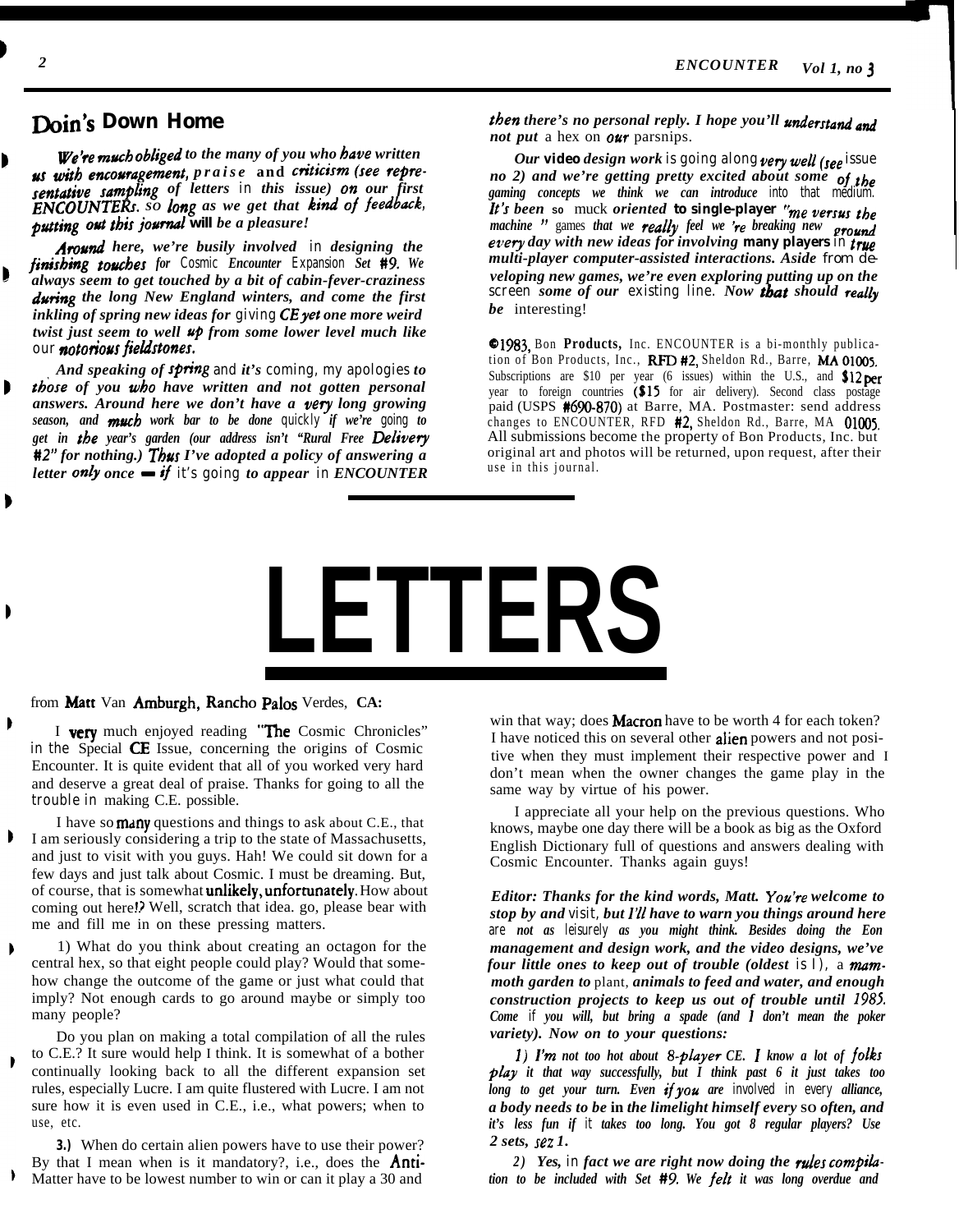**this woukd be** *the right* **Expansion** *Set to include it with. So* save your pennies *until July . . .*

*3) Yes, there are many mandatory powers* **which** *do not have the* **option** *of not using their power. Examples are the* Anti-Matter, the Macron, the Virus, etc. Generally, the power *is optional onIy* **if** *the words "may': %an", or some other clear* **indicator of its** *optional nature* is in the text. If the text declares *what* you *do,* and *doesn* 't indicate *that you have a choice about it, you don't.*

#### **from** Friedrich Tichy, Vienna, Austria:

Today I received ENCOUNTER Vol 1, no 2. I very much appreciated it. Now I've some quesitons for the journal:

1) The Force  $-$  The only character we are quarreling about. It is not clear what explanation #2 on the character card means. "Limit or moderately expand" is kind of a rubber conception. Quarrels often start when the affected player(s) think that the Force is too rude in cutting their powers. It would be nice to read in the next journal what the Force can do and cannot do.

**Editor:** *We meant this to be rather open to players'inventiveness, while still within the bounds of fair pkay. Generally the Force cannot negate a player's power ("the Virus can't multiply')* but only limit it ("it can multiply its own tokens but must *add* **allies").** *Moderately expanding a* power means *to think of new things* **it** *can do consistent with the basic power ('The Anti-Matter can subtract its card from its* **pieces,** *instead of the other way around"). It's a tough call, sometimes, but* **if** *the Force can make a cogent argument that his aid is consistent* **with** *the wording on the card, be can render it. After all, be* **is** *the Force.*

2) The Schizoid-Always seems to win, e.g. "0 bases, one (specified) empty planet in the home system". So we forbid him to specify 0 bases. But "Base and the second planet from the right in the home system empty" will **do** it as well, since if **the** Schizoid has one base, it is easy for him to clear one planet (or even 2 specified ones) and win immediately. So how should you handle him? We handle him not helping him a bit, and all players try to prevent him from gaining one base (the usual amount) because the second condition is very easy to fulfill for him **(some** empty planets, an exact amount of tokens on an exact located planet, etc.) This **leads** to nobody wanting to play the Schizoid because everyone wants to play "with" others (CE is a social game as well as a kind of war game). So what do you say about this?

*Editor: We haven't bad that problem* **in ourgames, but Iguess it** *happens because the Schizoid has the third best winning record of all the powers tested by Ted Scbmeckpeper over I, years (see "A Player's CE AnnaIs"in this* **issue.)** *If it's a prob-Iem for you, I'd suggest some sort of house rule ('%an 't be less than 3 foreign bases") which* **gives** *the others a fighting chance to guess the* **win** *conditions by yes/no questions before* **it's** *too Iate.*

3) The Negator - The last sentence states "... must make a different decision affecting the same element of play . . ." If the Negator negates the defender's decision to buy some cards, the only different decision is not to buy anything, is that right? (The attacker could buy tokens from the warp instead.)

*Editor: Right,* **certain decisions** *are essentially yes/no ones. But ifthe defender bad said 'l'm* **going** *to buy 3 cards"tben, if*

4) Assume the following situation  $-$  Player A plays Attack 10, Player B plays Compromise, loses 4 tokens to the warp. Player A is the Mesmer, and has only 5 cards left (4 are Edicts). Because he doesn't want to lose them and because he does want to crush B he intends to play them all as Plagues against the poor B. But B wants to get his consolation cards, and insists on getting them first, because he played Compromise against Attack 10 first. Player A shows him the sentence on the Edict which says "Play at any time". Which one is right? *Editor: Unfortunate& blood-thirsty A* **is** *right and can let loose his pack of Plagues before Bean get consohtion. With 16* tokens in the warp B gets A's final card, however, as consola**tion.** *Let's hope it's the 40.*

#### from Ed Day, Williston Park, NY:

I have just read ENCOUNTER #l and would like to make comments as needed as I skim through it again.

Page 2: On that power suggested does the '0 or 1 of your own' mean they are included in the 4 or included in addition to? Also, what on earth is a vote used for? Determining the outcome of the challenge?

Page **3:** I have an interesting question or two. Why are the Oracle and the Laser allowed in the same game (especially a two player one)? The Oracle can see what the Laser is playing but cannot decide what he will play since he must play blind, effectively leaving him with no power at all! What is the purpose of setting up the.Warpish around the Warp (understanding he is immune to the Wild Schizoid and certain Moons)? Idea: put the Warpish in an 8 player game to have a 9 player game if you have enough players. Can the Negator make a negation in between challenges in forfeit of making a negation in the next challenge? People who have an older copy of the rules than mine say that the destiny pile only determines the system you will attack and not the color of the tokens you must attack so I suggest you tell them of the change that says the destiny pile determines both the system and color of tokens that must be attacked. What good is the Will otherwise? I think the Doppleganger should be allowed to keep Kickers and Flares he manages to get without use of  $h$ is Super Flare and the present Super Flare should be changed to 'For every Lucre you spend you may take two cards off the top of the deck instead of the regular one when buying cards (limit of 4 cards still holds).' It might be a good idea to tell people that the Changeling is not returned to the player who used it at the end of the **challenge** — that would make it like an Insect that negates the opponent's Power. Does the Warpish get Moons? If you get the Dragon after play has begun do you get 4 extra Lucre?

A note on your Schizoid question and answer: there are those who don't care about winning and will prolong a CE game as long as possible; beware!

Why are the Vacuum and Zombie allowed together in the same game? The Vacuum would never be able to put Zombie tokens into the warp and thus have no useful purpose.

When the Super Mutant discards his hand is the Mutant Flare also discarded?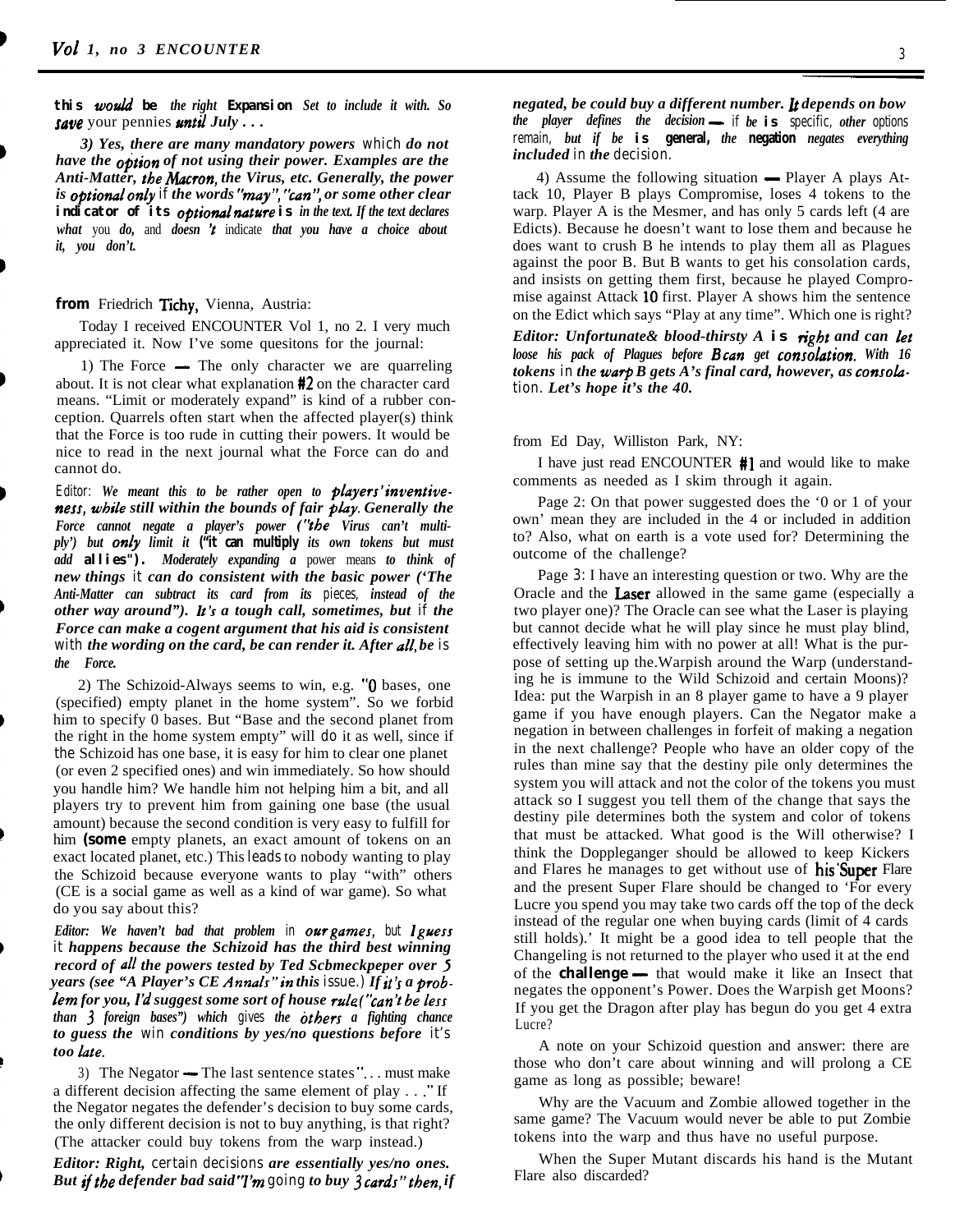I **suggest YOU tell** people that attacking yourself (playing two cards against yourself to get back a home base if none of your tokens are on it or someone else's) when the Destiny pile is turned by you and is your color is illegal; I've met people **who** say it's allowed. Is it? If so, what happens when **you** have only one challenge card?

I like the new Power suggestions and will add them to my game.

Keep up the great work!

P.S. Why can't the Miser be used in a 6 player game?

*Editor: Minn's power says the 0 or 1 token of your own are included in the 4 tokens you take from the warp, not in addi***tion** *to them. It aho says the uote is on whether or not the tokens stay, or return to the warp. What would the Universe be like if an Oracle coukin't foresee certain disaster once in awhile, beb? We put the Warpisb around the Warp because that's his home. Also it allows 7-player games. Anyone who wants to p&y 9piayers deserves a Warpisb in every game. The Negator cannot make a negation between challenges, but can make it as early in a challenge as be wishes, which is the same thing.*

*There has been some confusion about the destiny* **pile** *and* **attacking** *yourself. The star* **disc** *which comes up determines the color of the home system* **in** *which you make the challenge. If it* **is** *not yours, you must challenge the owner of that system on one planet, and be is the defensive player whether or not be has any tokens on that planet. lf your own color comes up, you may flip again* or challenge the base of one other player on one *of your home planets, wbetber* **or** *not you already have tokens there. You may never challenge yourself on a home base or anywbere else, nor mayyou challenge tokens of another player* **on** *a phet wbicb* **is** *neither his noryour home planet (unless. you are the Will). Thanks for the chance to make this clear. It* **has always** been this way, tbo, right from the start with the **original** rules.

*<sup>1</sup> like your changes jar the Doppieganger (at least* keeping *Kickers) andyou ought to make a house* **rule** *to play* **it** *that way. You're right, the Changeling is not returned to the original player at the e..d of the challenge. As in all things, we thought the power card wording was clear, but people's assumptions about bow things ought to be often get* **in** *the way of their* **learning** *bow they really are. Sure, the Warpisb gets moons. Why not? No extra 4 Lure if you change to the Dragon en passant. We let the Vacuum and* Zombie *coexist for the same reason as the Oracle and Laser -fairness* in *the Cosmos is not fine-structured. Yes, the Super Mutant discards his birth certificate at the moment of nativity - approptiate, no?*

*We kept the* **miser** *out of six-player* games *because the deck was too smallfortbe extra band. But players with Expansion* Sets *<sup>3</sup> & 8 should have enough cards to deal* him **in.**

from Joe Masset, Centereach, NY:

.

I've been playing your games for a few years now, and I thought I'd write to tell you what I thought of those I've played:

COSMIC ENCOUNTER - Beautifully produced. Strategic, exciting, and hilarious (a strange but winning combination if there ever was one). In my opinion, the best commercially produced game ever made. You guys should be knighted for this one.

 $QUIRKS$  — Fun to play, but pretty skimpy components for the price. I love to play it, even though it's murder  $trving to$ keep track of such a large hand of light, flimsy cards.

 $HOAX -$ **Boooooo**! Entertaining but not nearly as well conceived as your other titles. I felt really gypped by this one. Couldn't this have been a capsule game?

**DARKOVER**  $- A$  great production job, second only to CE. A bit complex for casual play, particularly for new players. The Ghost Wind is a riot! That little chit makes DARKOVER the best game to play with women since Twister. Don't look at me that way.

Well, that's it. Thanks for reading, and keep up the good work.

*Editor: Thanks for the candid remarks,loe. We have designed, for Quirks, little stands for players to use to hold their band of traits, and little trays to use to Lay their Quirk on the board. These items greatly facilitate handling the traits and double the appeal of the game, they make it that much easier to play. These will be put into the new production run of the game (ami made available to players who bought the* earlier edition *forfree - waitforourannouncement when tbeyareproduced and write* us asking *for one). On Hoax, yes it* **is** *a far lighter, less serious game (as* **is** *Runes) but our experience* **is** *that it's a bell of a lot of fun,* **especially** *for large groups - which are too* **big** *to p&y our other items. Well, 3 out of 4 isn't bad, tbo, eh?*

from David Wilson, Allston, MA:

I really enjoyed your newsletter (sic) and was surprised to see my letter printed. Unfortunately, I've been too busy to get back to you (I'm sure you can relate to that.)

The experimental powers mentioned by **Mssrs**. Beach and **Rasfeld** are interesting but need refinement. I like the one from Dr. Frederick L. Minn, but feel I should add that a Terrorist's bomb on the planet chosen cancels the voting and sends everyone immediately to the Warp. And, of course, a filthy planet is ineligible for selection. Do you like the name ombudsman?

Regarding my published question -is one minure an adequate time limit to determine if unanimity is present?

The main focus of this letter is in response to the one from Quentin Long. The question about the Laser/Miser is interesting. We used to play that the Miser could choose which hand to play from, but that the Laser would only operate on the regular hand, if the Miser decided to play from it. Your ruling that the Laser operates on whichever hand is chosen makes eminent sense. Incidentally, is there any reason the Laser cannot use the Wild Magnet to place, say, his 20's apart (along with his Edicts and Flares) from the group of eligible selectees? Also, if the Super Laser and Visionary both wish to act, the clockwise offensivedefensive rule should prevail.

I am not as impressed with your answer to the Schizoid question. To quote you: "Even the Schizoid could meet the second term, and it is not necessary that it also do SO while it has its power, according to the power text itself." But the last line of the power text states: "If you lose your power, normal win conditions prevail" thus the Schizoid has no **authroity** and cannot declare anyone (including himself) to be the winner under terms which have no power to be enforced. There is an argument for these terms being valid, but for a different  $\text{real}$ . son: the requirement 'possible for all players to meet" can be

z.

١

b

I

١

 $\overline{\phantom{a}}$ 

 $\overline{\phantom{a}}$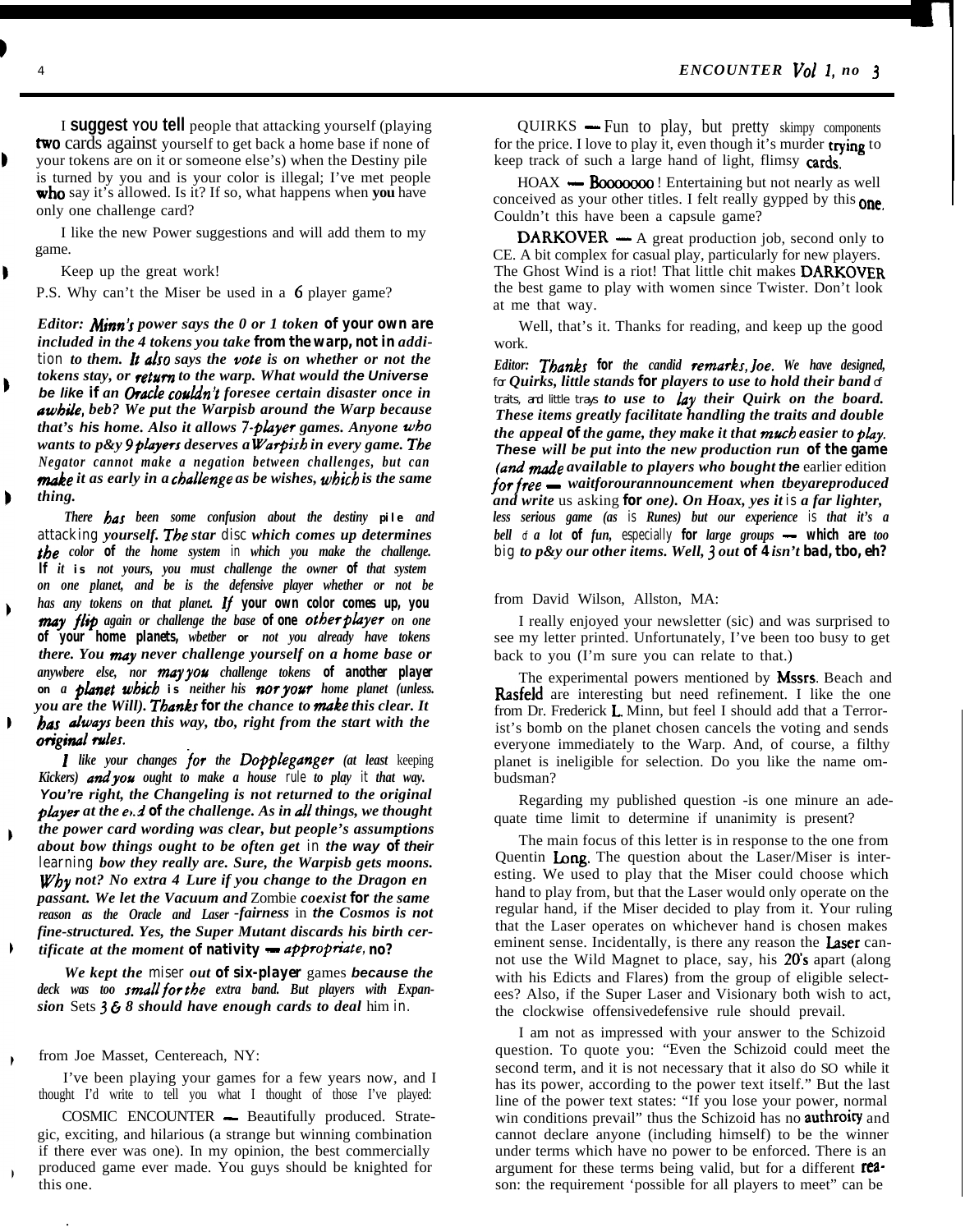fulfilled by possession of the Power Trip Moon or Wild Witch Flare. In a game without these Expansion sets, terms involving fewer than *3* home **bases** should not be considered valid.

The Schizoid raises some other interesting questions (bugs, really) which I'd like to discuss with you sometime (and was the basis for our decision to declare a winner at the end of a challenge). Remembering past events", for instance, we interpret as anything before the current challenge. This example comes as close to the borderline as possible: "3 planets and playing a Mobius Tubes" is valid, but "3 planets and playing a Rebirth" is not. This stems from the fact that Rebirth is played just before a challenge begins, while Mobius Tubes is at the start of your challenge. This implies that a player with most of his tokens in the Warp (and only one token on his bases) cannot use a Rebirth without sacrificing a base. Is this your intention, or can a player in this poor condition use both Rebirth and Mobius Tubes? Even if the offensive player has to get a new hand, can he bend the rules to use both Rebirth and Mobius Tubes?

*Editor: Thanks for writing again so quickly, David. I'd say that no bard and fast time limit should apply to deciding about the* Sniveler's benefits. It depends on the game and if active discus**sion** *is still taking place, or someone is holding out and no one is really still tryhtg to forge a consensus. Certainly, the Laser could save trouble by asking the Lasee (if I may coin a term) to separate out any cards be* **specifies** *because of the Wild Magnet. On the Schizoid, a carefulreading of the Schizoid power makes it clear to* me *that the* 'game *condition"added to the number of bases must be possible forany playerto meet. It does not say that the player must be able to win while meeting the condition, simply that it is something available to all as a state dur***ing** *play. So 1'11 stick by my Schizoid answer.*

*Bugs! In CE? Never. Except maybe the Insect. And the Assassin. And.. . No, a player may not first play Mobius Tubes, or otherwise get a token from the Warp at the start of his cballenge, and then play Rebirth to use it. Rebirth only preceeds a challenge. I still don't understand the reasons you say* **wins** *must come at the end of a challenge, David. Seems to* me *if someone won by playing Rebirth, be would win immediately, and that's it.*

from Rick Heilberg, Cambridge, MA:

We have come up with some new Moons that you might be interested in. They are:

"In Your Face"  $Moon(s)$  — Upon winning your fifth planet (you must have 5), reveal this Moon and state "In your face" to all players trying to alter the outcome of the game by use of Flairs, Edicts, Moons, or Powers, thereby securing victory for yourself.

"Moon Zap II" Moon(s)  $\rightarrow$  Like #73 except you discard this Moon and the zapped Moon. Draw replacements.

"Wild Moon" - Choose which type of Moon you want from the list and play as described. If a secret Moon, secretly write down the Moon number. Other players may take the Moon and make their own choices.

"Flair This"  $Moon(s)$   $\rightarrow$  When someone uses a Flair card against you, you may reveal this and state "Flair This" and appropriate the Flair.

"Bankrupt" Moon  $(c)$  - Your opponents cannot add their Lucre to their total.

from Donny Cherf, Merced, CA:

I just received your first edition of ENCOUNTER today and am pleased to say that it was great. Thank you also for informing me of the CE box. I've enclosed a list of moons that 1 have changed to my own ideas. Some are interesting and some may be too destructive. Hope you like them.

I do have one question also: How do you keep Lucre in the game, or is there not supposed to be much Lucre used? We seem to use it so fast at the beginning that characters who rely on Lucre for their power end up just about powerless, except the Dragon. I was thinking of having some type of a round where individual powers "prosper" by gaining extra Lucre somehow.

*Editor: I've beard that some players think they should discard their Lucre once* **it** *is added to a challenge. If you are* **pkaying** *that way,* **it's** *wrong and would rapidly use up the Lucre. lf you are just spending wildly for tokens and/or cards, Iguess that's the way you play and perhaps every* **time you** *turn upyour own color disc or sometbjng the player couldgain extra Lucre. Also, thanks for the Moon list. Below is Donny'l list of rephcement Moons:*

6. Curtain (C) While this moon is occupied, all other moons lose their effects.

7. Armageddon (S) Upon revealing this moon, all tokens are lost and the game is over. There are no winners. Discard after use.

8. BLACK HOLE (C) While occupying this moon, you lose one token to the void each challenge. Take one token to void immediately though.

9. SUPER NOVA (I) Upon occupying this moon, this system has been blown to smithereens. All tokens currently in this system are out of the game.

10. QUIET (C) While this moon is occupied, no player may say a word. All communication must be by gestures or writing. Any utterance (except coughing and clearing throats) is penalized one token to the void.

11. NOTHING TO HIDE (C) While occupying this moon, you must reveal everything. Consolation cards must be laid face-up on the table, your power must be shown, the number of lucres separated and the card you play in a challenge must be played face-up.

14. ANNIHILATE (C) While this moon is occupied, any tokens lost to the warp are out of the game. .

15. VICE VERSA  $(S)$  When you **reveal** this moon, all compromise cards become Attack 4 and all attack cards become Compromise. Play as a continuing moon once revealed.

23. TOTAL NULL (C) While occupying this moon, all players lose their power(s).

37. HAYWIRE (I) Upon occupying this moon, each player randomly draws-another moon to add to his system and must immediately, but one at a time, occupy the new moon drawn by the player to his left. Discard moon after use.

55. APPARITION (C) Upon occupying this moon, as an attacking or defending player your opponent 'seems' to be fighting with more tokens than he actually has. Because you feel you're going to lose anyway, you must play only Compromise cards, even if you have asked for and/or received allies. If you have no Compromise cards, then whatever Attack card you play is a Compromise card.

56. GUEST (C) While occupying this moon, you lose your turns, but at the start of each other player's turn (not their challenge) you may move one of your tokens onto one of his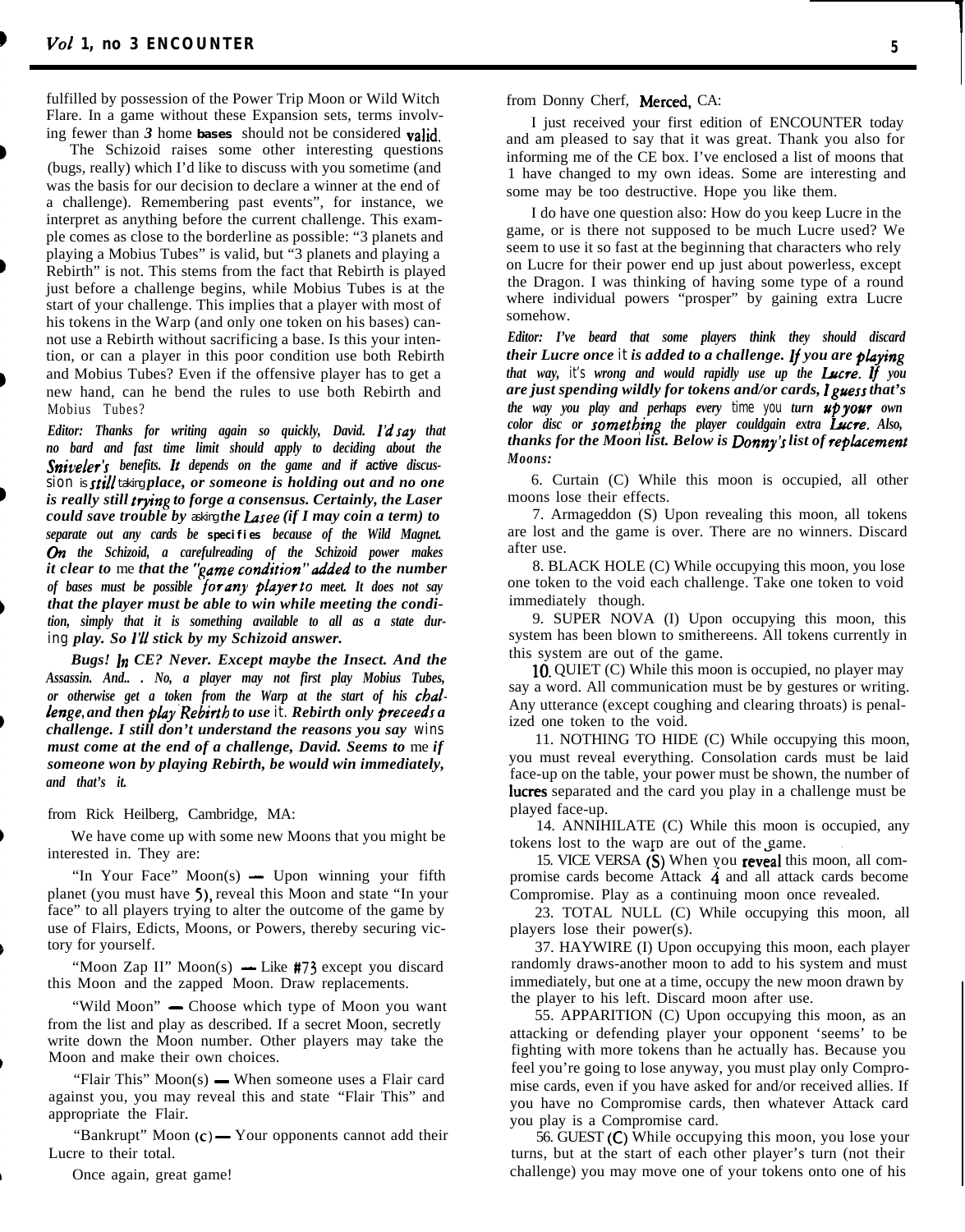bases, even if he is attacking you.

71. SERVITUDE (I) Upon occupying this moon, you must get each other player one item of their choosing, if feasible, (i.e., a coke, a bag of chips, etc.).

96. SUPER MOON (I) Upon occupying this moon, you automatically receive your flare. First, ask all players if any have your flare. If any do, you may "search" their hand for it. If none do, then look through the discard pile for it. If it still isn't found, search the deck. Iastly, if you still haven't got it, search through the flares.

97. DWINDLE (C) While occupying this moon, at the start of each challenge the attacking player must pick, at random, one card from your hand.

98. UN-FORTUNE-8 (I) Upon occupying this moon, write down a digit from zero to nine and keep it hidden. All other players (except the seventh and eighth, if any) must guess once what number you chose. As soon as anyone guesses correctly, you must give him, from your hand, 1 flare, 1 edict, 1 attack card, 1 compromise card and 1 kicker. You must also give him 1 base on your system by moving all your tokens off one to your other bases. If no one guesses your number, nothing happens.

99. ROYALTY (C) While occupying this moon, all other players, when speaking to you, must address you as "your highness" or "your royalness" or "your majesty" or lose one token, their choice, to the warp each utterance.

100. STAY PUT (I) Upon landing on this moon, no token(s) may be removed from any moon(s) the remainder of the game except as a result of a challenge or by the revelation of a \*vanish' moon.

from Douglas A. Schwarz  $\&$  the White Plains NY Encounter Group:

I recently received and very much enjoyed the first issue of ENCOUNTER, especially the new set of Cosmic Encounter aliens offered. This has inspired me to write you once again concerning the work of the White Plains Encounter Group, which (as you may recall) has been hard at work developing new CE powers, etc., for some years.

At **presen** we have a stable of over 20 home-grown powers (complete with Flares and histories), as well as three new kinds of Edict cards and seven New Moons. We would be very much interested in sending these to you, to be published (in whole or in part) in subsequent issues of ENCOUNTER as you saw fit, for the enjoyment and edification of CE players everywhere.

# **The Scheinman Eleven**

*Editor: Stuart Scheinman, a gamer from Ithaca, NY, has gone to lengths to devise eleven neu- pou'ers for CE, including his***tories.** I leave you to ponder and benefit from *his work*.

**YOU** have the power before each challenge to peek at the top 2 cards in the deck and to look at the unexposed discs in the destiny pile.

History: The Peepers come from a brutal environment where constant surveillance on predators was needed for survival. The paranoid peepers will not rest their eyes until all of their enemies are eradicated from the galaxy.

However. . . you may also recall that we provided you with a set of suggestions on a previous occasion (July 16,1980, to be exact), and were subsequently rather miffed to discover that some of what appeared to be our ideas had found their way into Expansion Set 7 without our having been given credit for' them. We wrote to you in protest, claiming at least partial responsibility for the Filth, the Disease, and the Pacifist -and requested that we be acknowledged for our efforts at the next reasonable opportunity.

The publication of Expansion Set 8 sure struck us as a "reasonable opportunity"  $[$  (And you had sent us a note of apology, tacitly conceding our point. I'm enclosing a copy, just in case all this has slipped your mind.) But . . . not only did X-set 8 not give us our due, but the Flarezap and Un-zap Edicts contained therein were at least reminiscent of our own Nullifiers, described to you back in 1980!

Now then. The advent of ENCOUNTER provides yet another appropriate forum in which you might consider mentioning our humble contributions to ever-evolving Cosmos. Need we say more?

Be advised. Not forever shall we be content with merely passive resistance! Should we be unable to come to some reasonable accommodation with you before then, you may expect us to take our protest public next Labor Day in Baltimore! Think upon that . . . and quail.

*Editor: I love to think about that delicately flavored bird, expecially under glass, but I'd bate to think about facing the likes of you at the next World Championship CE tourney in Baltimore, so . . . My note of apology you cited read: '7 must* confess *our abject humiliation at not recognizing your ideas. We in all honesty tbougbt they were our own! Imagine." There. Is the record set straight? You now have* fame, *Doug and Roy and Gnny and Larry and Malcolm and David and Scott.* Want *more?* Just *send in* some more *ideas good enough for us to claim, piping hot, and we'll see if we can't throw a little your way. See bow easy* **it** *is to run a game business?*

from Harry Andruschak, San Gabriel, CA:

I have received the first issue of ENCOUNTER. One new section you might add is for players looking for other players nearby. I would be glad to start things off with the following little announcement.

#### **Announcement**

Players wanted in San Gabriel Valley area. Write to Harry J. N. Andruschak, 6933 N. Rosemead Blvd., #31, San Gabriel, California 91775.

Battery - Bases Increase Power

As a main player in a challenge, you add the number of all your bases (including home bases) and all of your allies' bases to your challenge card.

History: A species that have lived on an energy poor world, have learned to tap an extra bit of energy from every place they possess. The Batteries intend to conquer the universe in order to siphon its energy for their own needs.<br>Sorehead  $\longrightarrow$  Power of Retaliation

At the start of your challenge you randomly collect 1 card from every player who has a base in your system.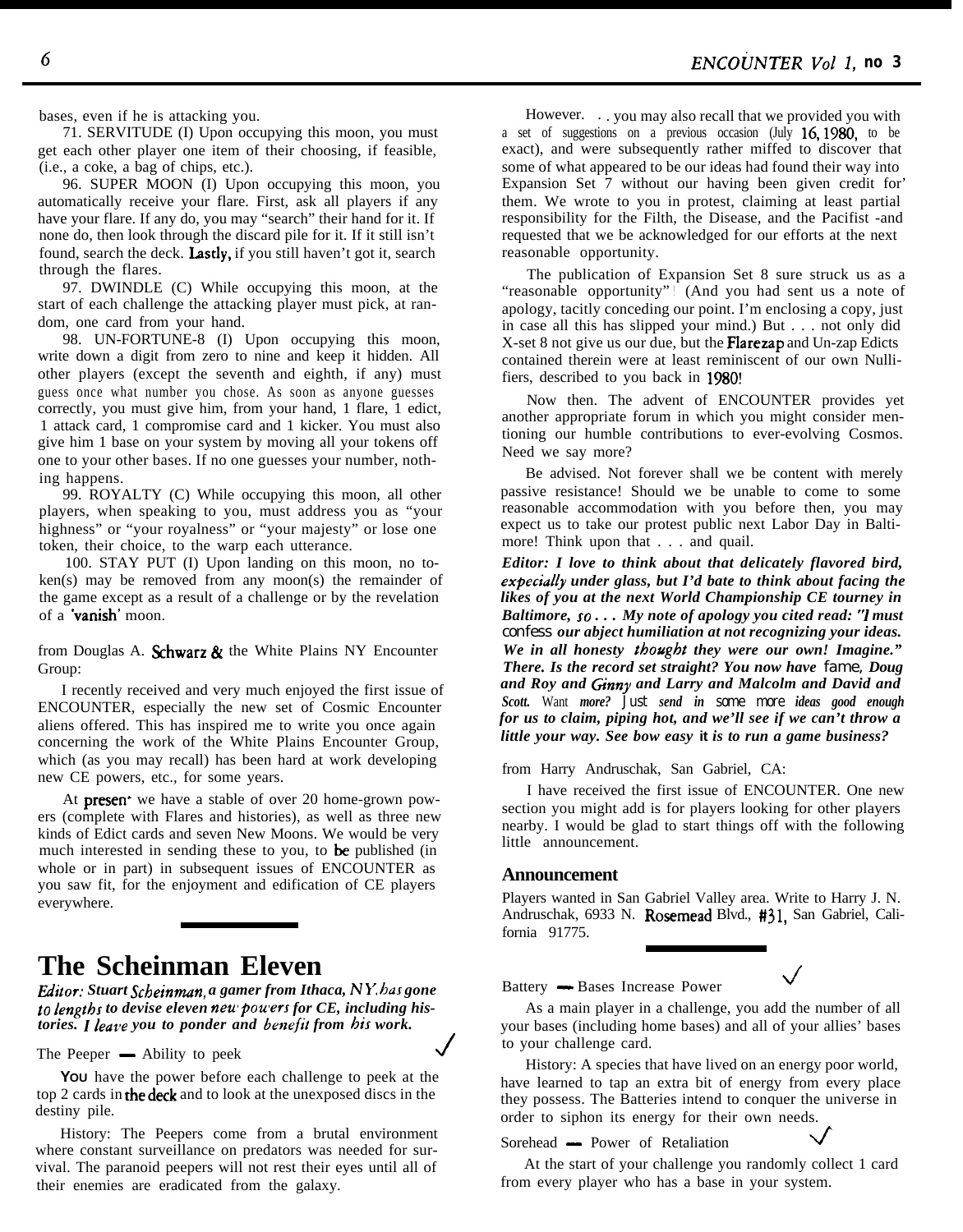History: Faced with repeated insults and injuries the Soreheads have adopted the motto "don't get mad, get even". The Soreheads intend to "'get even" with all their adversaries in the universe.

#### **Fear** - Power to Terrify

As a main player in a challenge, you make your opponent (before cards are revealed) lose 2 tokens from a base of his choice.

History: This species has discovered that creating fear is both pleasurable and helpful in battle. They plan to spread their reign of terror throughout the universe.<br>The Jinx  $\rightarrow$  Card Worth 13

Before challenge cards are revealed you have the option to call out "Jinx". Once done your challenge card is transformed into unlucky 13.

History: The Jinxes come from a world of misfortune. Using its religion and its symbol the  $\#13$  the Jinxes have learned to harness bad luck to stymie their enemies.<br>The Nullifier — Can Cancel Out Power

As a main player or an ally in a challenge you have the ability to stop the use of any 1 power of any player for the remainder of the challenge.

History: Battered by an unending series of invasions by super-human beings of diverse qualities, the Nullifiers have responded by developing a science capable of wiping out all special abilities. Soon they will use their power to cancel out all of their enemies.



#### *salmon* - Brings Bases Home

As a main player in a challenge you have the power before challenge cards are revealed, to return any one player's base to his home system. The affected player then must place all those tokens on any planet in his home system. This power has no effect on a player with 5 home bases.

History: A species with a fanatical yearning for returning home during mating season has been mutated by cosmic radiation into beings that can send both friend and foe home at desired times. The Salmon hope to use their home returning abilities to shackle the universe.

#### **The Wimp —** Always Resorting to Compromises

At any time (as a main player) you can eithet collect all compromise cards from any or all players or you can give away your compromise cards.

History: Over the century the Wimps have learned to harness passivity as a strength. They now intend to pacify the universe.

#### **Suiciders** - Strength Through Defeat

As a main player in a challenge you receive 4 cards from the deck if you have the most tokens in the warp.

History: A race of beings who have overcome the deadly perils of their planet by strategic sacrifices of their members. The suiciders will risk the total decimation of their species in order to gain control of the galaxy.<br>Racist — Bans a Card Class

As a main player, before cards are played you may call out a class of cards that neither you nor your opponent can use (i.e., Edicts, Flares, attack cards, compromise cards).

History: A species so bigotted, they will not rest till every other race in the galaxy has been exterminated.

#### 'Thindroids  $\sim$  Opponents use 1 token

Whenever you are a main player or an ally your opponent cannot use more than 1 token. All of the other tokens must be moved to another base unless none is available.

History: The Thindroids have developed a simple plan for universal domination. Wear down your enemies piece by piece.

# **Baker's Dozen**

**Editor: Now comes** *Kevin Baker, of Sand Springs, OK, with an* even dozen new CE powers plus histories. Get out the old *battered box and try a few of* **them on** *for size.*

#### **Alarmist**

You have the power to intercept. As the defensive player in a challenge, you may commit one to four tokens to the defensive ring of the hyper-space cone, in exactly the same manner as defensive allies. If you win the challenge, these tokens are eligible for defender's rewards (i.e., one card or token from the warp for each token committed). You may put up to 5

and fertile system, the ecologically-minded Alarmists have the one History: Fortunate enough to evolve on an extremely lush  $T<sub>other</sub>$ ; struggled through the years to keep it that way. Always alert to  $\bullet$  \$  $\bullet\bullet$ foreign invaders, these patriots believe that it is an honor to  $\mathbf{f}$ die in the defense of their homeland, and if necessary, they will  $\mathcal{P}_{\mathbf{p}}^{\mathbf{p}}$  arry the battle to the enemy.

### Ballast

You have the power of gravity. Each time your color appears in the destiny pile, all players (other than yourself) must immediately place two tokens on your star disc. Each player may choose which tokens to send, but if possible, they must come from their bases in your system. Tokens placed on the star disc are out of play until you are zapped or lose your power, at which time they are sent to the warp.

History: Survivors of a doomed planet system on the rim of a monsterous black hole, the unyielding Ballasts struggled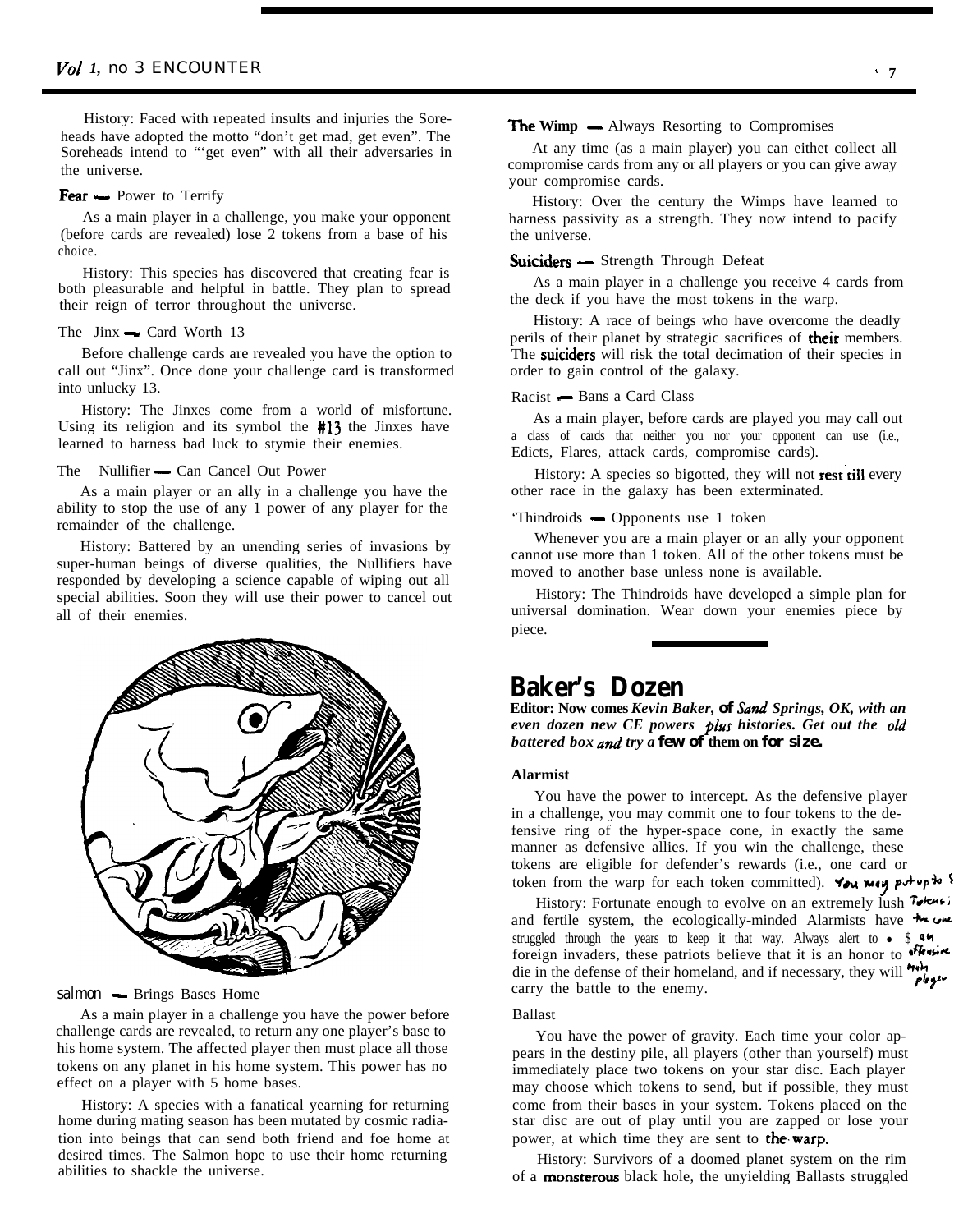for ages to cling to anything that would save them from utter extinction. Eventually able to counteract this effect by physically rooting themselves to the planet surface, they were able to escape the gravity inversion. Now, with the advent of hyper-space travel, they dream of escaping the world that caused them such heavy burdens.

Do not use in a two-player game.

#### cube

You have the power to square. Any time you play an attack card in a challenge, before the cards are revealed, you may call out "square!" The value of your attack card is ignored. Instead, you square (multiply times itself) the sum of the tokens on your side (including your allies). This is your total for the challenge.

History: These perfect geometrical shapes evolved from eons of precise calculation and order. Accepting nothing less than exact, the Cubes were able to box in their home system, and are now looking for new enemies to corner through use of their organized, relentless tactics.

#### Devastator

You have the power to annihilate. If you are the offensive player, and you win the challenge in another player's system, you totally destroy that planet. All tokens on the planet are sent to the warp. All tokens in the offensive end of the cone return to bases they already own. The destroyed planet counts as a base for you and your allies, and no player may occupy the planet for the remainder of the game. Mark the destroyed planet with an unused star disc or coin. You may still gain bases in the usual manner (if you are an ally or lose your power), but destroyed planets remain destroyed.

History: Violent thought patterns made tangible by the sheer will of a race of barbaric intellectuals, the uncontrollable Devastators slaughtered the very creatures that brought them into being. Through their ability to manipulate geological changes in any sphere, it seems likely that soon the whole *universe* will fall prey to their scheme of destruction.

#### Martyr

You have to power to sacrifice. As the offensive player in a challenge, before cards are played, you may choose to sacrifice (remove to the warp) any or all of your tokens in the cone. For each token sacrificed, you may play an additional attack card to be added to your total. You may not play any compromise cards if you choose to sacrifice.

History: Cursed by eons of overpopulation, the selfless Martyrs discovered long ago that their very existence was threatened by the lack of living space. Their overflowing hivecities and dwindling resources soon forced rhem to utilize every square inch of their system, and now, even that is not enough. **To** insure the survival of the species, they must colonize other worlds  $-$  or die trying.

#### Medusa

You have the power to petrify. Whenever you win a challenge as a main player, your opponent must lose his next turn. Until his turn has been skipped, he cannot be forced to lose another turn due to a subsequent Medusa victory. Thus, a player is not required to skip more than one turn at a time. Timegash is not effected by this power.



History: The hideous Medusas were able to survive and flourish due to their ability to strike fear in the more comely creatures of their home system. Jealous beyond all comprehension, they destroyed everything of beauty, leaving only gruesome parodies of their planets to mark their presence. They are now determined to make each planet as ugly as their own.

#### Ohm

You have the power of resistance. Whenever you are a player or an ally in a challenge, your opponent's card must be rounded down to the nearest multiple of five. If it is already a multiple of five (i.e., 10, 15, 20, or  $30$ ), subtract five from the face value. Attack 4 is reduced to zero.

History: Undaunted by adversity, the stubborn Ohms have dedicated their existence to resisting the cosmic flow. The exercise of striving against unbelievable odds has energized their inter-molecular triple-plasma bonds, and now they feel ready to leave their Super-Nova home, and conquer the Universe.

### Paranoid

#### offensive. Asamain player or

You have the power of caution. If you ally with a side during a challenge, you wait until after cards are revealed before you decide how many tokens to commit. At that time you may send one to four tokens, or none at all. If you choose to send none, you are immune to the Crystal s power.

History: Forever afraid of their own shadows, the suspicious Paranoids have for eons known the value of "looking before they leap." Believing that all alien races are planning their eventual demise, the Paranoids have now rallied their courage  $t_0$  a point where they can attempt to remove the object of their fears, and rid the universe of all of the species that are 'out to get them."

Do not use in a two-player game.

## Prism

You have the power of refraction. Whenever you are a main player in a challenge, examine the discards from the destiny pile. If you can reveal one of your opponent's (and/or his allies') star disc(s), that player's tokens are not counted in the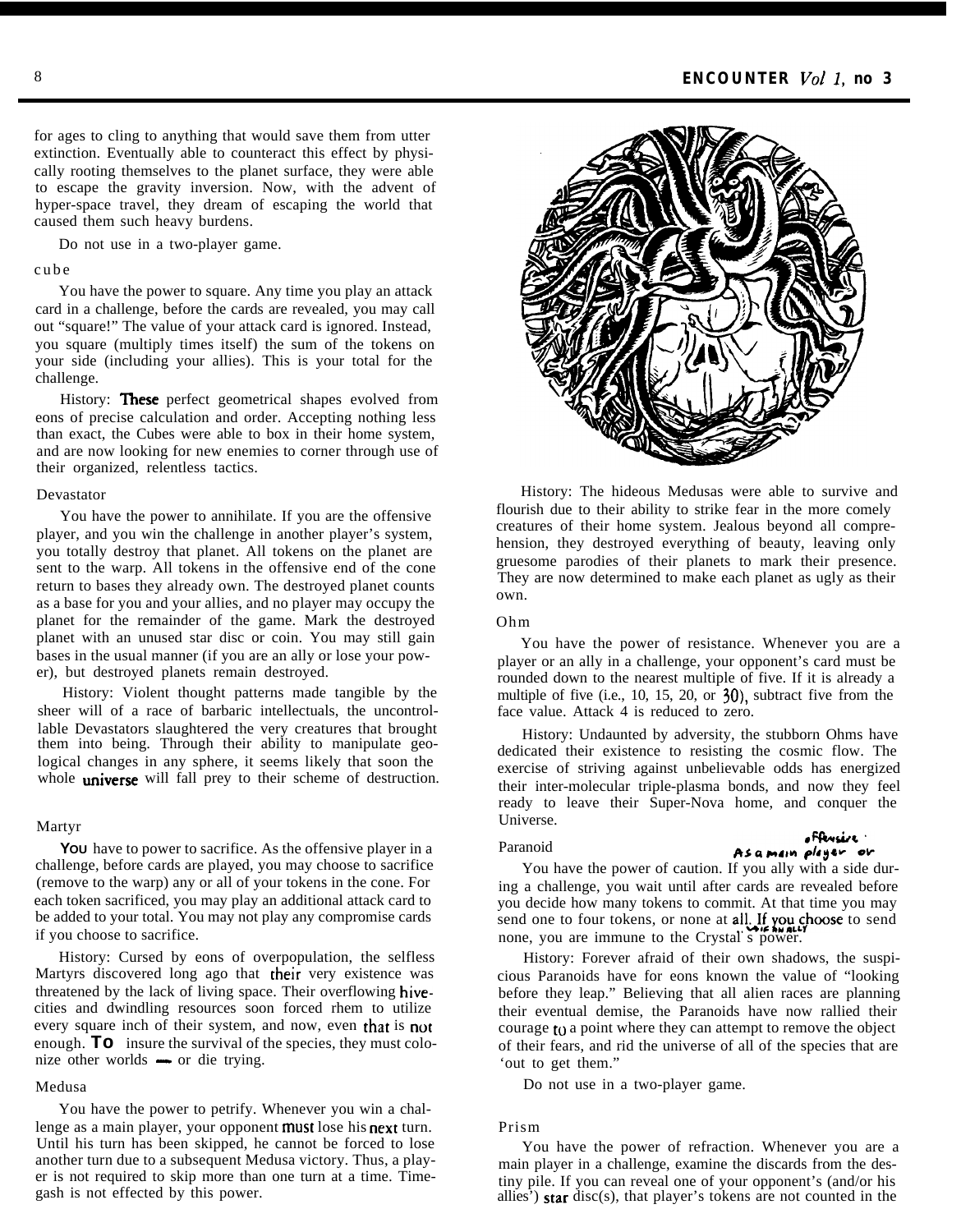attack total. (Example: Red, green and gold are attacking you and you reveal a red and a gold star disc. Their attack total would then be equal to green's tokens plus the attack card.) Your **opponent's** tokens still count for all other purposes and must conclude the challenge even if all of their tokens are "refracted." (Their total then being the challenge card played.)

History: Expelled from a polychromatic dimension for their dangerous egomania and ambition, the colorful Prisms plan to use their knowledge of bending all forms of light plan to use their knowledge of bending all forms of light  $\leftarrow$  from ultra-violet to infra-red  $\leftarrow$  to decorate this bland universe *to* resemble their former home. Successful in diverting force through illusion and deceit, it would seem to be a very likely occurance.

Do not use in a two-player game.

#### Radical

You have the power to purge. As a main player, before cards are played, you may declare that a certain type of challenge card has been purged. You must also state the value of the card if it is an attack card. If, your opponent and/or his allies hold any cards of this type (and value), they must discard them. Note that this could cause an attacker to end his turn, or a defender to draw a new hand.

History: Since the dawn of their civilization, the Radicals have experienced an infinite number of revolutions and counter-revolutions. Unstable provisional governments lasted days due to the whims of each successive dictator. The Radicals grew adept at disposing of unwanted elements, and now finally unified, are willing to use that talent to establish their new

## regime  $-$  in the stars.

#### Satellite

You have the power to orbit. At the start of any challenge in which you are one of the two playe pass their highest at in which you are one of the **two players**, you may declare that all players must pass their **highest** attack card clockwise or counter-clockwise (your discretion). Bach player may  $use$  this card as part of his hand. If a player has only compromises, he must pass a compromise. If a player has no cards, he is not involved in the "'orbit" and neither passes nor receives any cards (his new card being given to the next player).

History: Bionic cells containing organic intelligence, the satellites devised a culture based on the control, rather than the occupation of planets in their empire. Their desire to rule has prompted them to take the precautions of monitoring every move of every life form on their homeworlds, and now are seeking new worlds to encircle and control.

Do not use in a two-player game.

#### sponge

You have the power to absorb. As a player or an ally in a challenge, you may draw one card from the deck. You may keep this card or discard it immediately.

History: A seemingly insignificant life form, the Sponges were able to take nourishment from the mineral rich liquids of their watery world. As time passed, evolution produced Sponges that were able to absorb chemical compounds from the soil, and soon, from the air itself. Now experienced at absorbing all sources of energy, the once-passive Sponges are seeking feeding grounds in the midst of cosmic turbulences.



A Player's CE Annals Editor: Long-time *COSMIC ENCOUNTER fan Ted Schmeckpeper has recorded all of the hundreds of games be has played since 1978. In 'COSMIC ENCOUNTER - Annals of* Con*flict: the great intergalactic wars of the Darktime" be has provided us with detailed records and breakdowns of the games, the players, the* **winning** *powers, etc. The following* table (and find notes) are all the result of Ted's labor of love. *The table lists the powers (first* **basic** *and sets l-3, then sets 6 G 7), the number of* **times** *it has been played, the number of* games it won **(single** or joint), *the* **points it** *acquired (total of, for each game it won, the number of players* **in** *the game divided by the number of* winners *in the game), and the ratio of points to number of games it played (thus a power* winning *exactly an average number of games* would *be* 1.0). This **is only** *the* **most interesting** *of a number of computations Ted bar done to analyze CE systematically. 1 thought it woukl be of interest to our readers. Note: the ratio is not computed for powers* **with** *fewer than* 7 playings, to keep from letting the *resuhs be distorted by fluke* **playings.**

| Mandatory powers | playings | wins | points | ratio |
|------------------|----------|------|--------|-------|
| Anti-Matter      |          | 3    | 10     | 1.25  |
| Assassin         | 8        |      |        | .50   |
| Assessor         | 12       | A.   |        | .75   |
| Aura             |          | 3    |        |       |
| Changeling       | 3        |      | 12     |       |
| Deuce            | 9        | 6    | 20     | 2.22  |
| Doppleganger     | 16       | 3    | 10     | .63   |
| Empath           | 9        | 2    | 6      | .67   |
| Grudge           |          |      |        |       |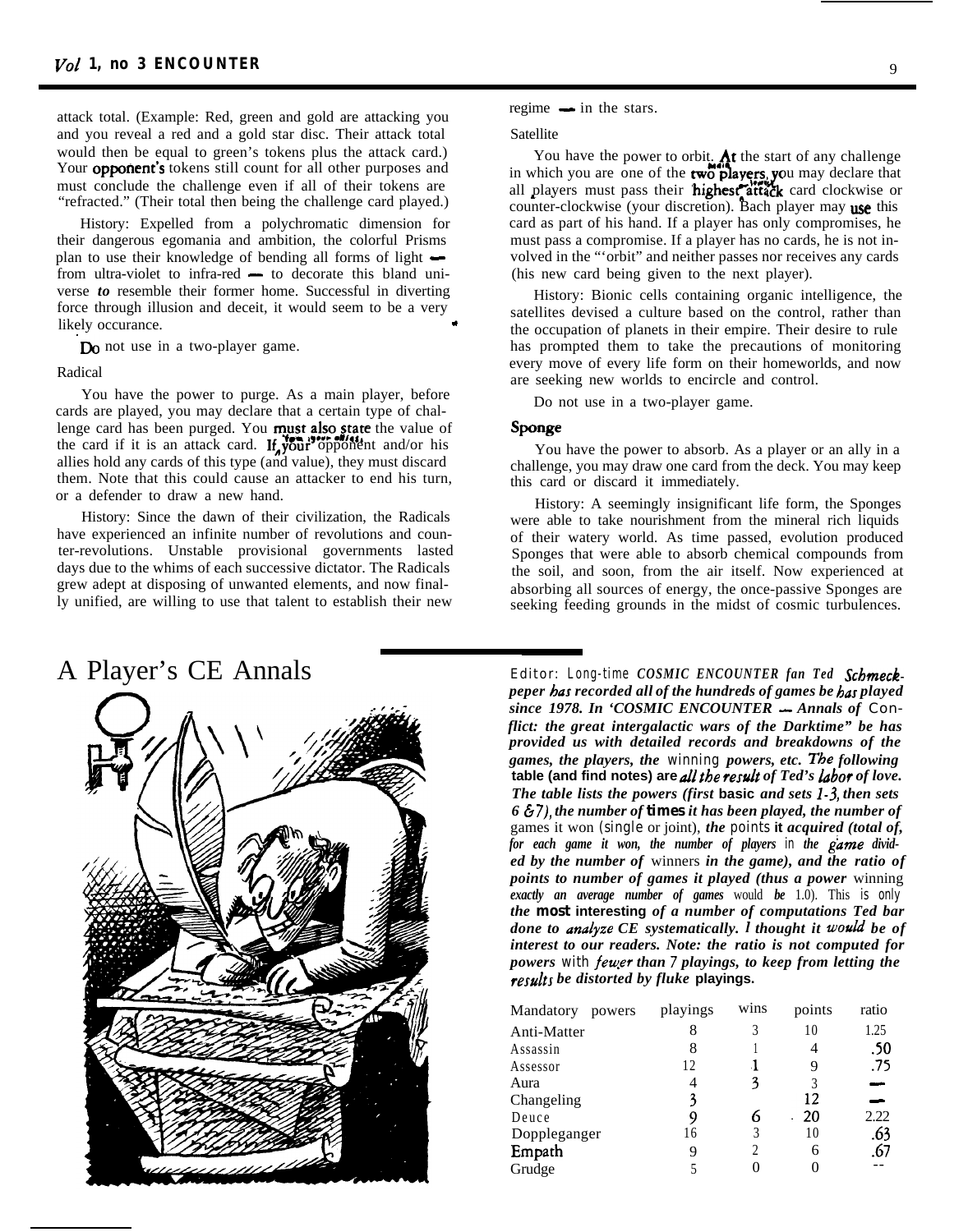| Insect<br>Laser<br>Macron<br>Oracle<br>Reincarnator<br>Schizoid<br>Vacuum<br>Virus<br>Void<br>Vulch<br>Warrior<br>Will<br>Zombie                                                                                                                                                                                            | 9<br>9<br>$\overline{7}$<br>10<br>12<br>$\overline{7}$<br>8<br>13<br>8<br>9<br>14<br>6<br>$\overline{7}$                                                                                                               | $\overline{4}$<br>$\overline{4}$<br>$\overline{4}$<br>5<br>4<br>5<br>$\mathbf{1}$<br>1<br>$\mathbf{I}$<br>5<br>$\overline{4}$<br>$\overline{c}$<br>$\boldsymbol{0}$                                                                                                                                                                                                                                         | 10.5<br>16<br>12<br>12.5<br>13<br>14.5<br>5<br>$\overline{4}$<br>$\overline{4}$<br>14<br>14<br>5<br>$\boldsymbol{0}$                                                                                                                                                   | 1.17<br>1.78<br>1.71<br>1.25<br>1.08<br>2.07<br>.63<br>.31<br>.50<br>1.56<br>1.00<br>÷,<br>0.00                                                                                 |
|-----------------------------------------------------------------------------------------------------------------------------------------------------------------------------------------------------------------------------------------------------------------------------------------------------------------------------|------------------------------------------------------------------------------------------------------------------------------------------------------------------------------------------------------------------------|-------------------------------------------------------------------------------------------------------------------------------------------------------------------------------------------------------------------------------------------------------------------------------------------------------------------------------------------------------------------------------------------------------------|------------------------------------------------------------------------------------------------------------------------------------------------------------------------------------------------------------------------------------------------------------------------|---------------------------------------------------------------------------------------------------------------------------------------------------------------------------------|
| Voluntary<br>powers<br>Amoeba<br>Calculator<br>Chronos<br>Clone<br>Crystal<br>Demon<br>Dictator<br>Diplomat<br>Filch<br>Gambler<br>Healer<br>Judge<br>Machine<br>Magnet<br>Mesmer<br>Mind<br>Miser<br>Mutant<br>Parasite<br>Philanthropist<br>Plant<br>Seeker<br>Silencer<br>Skeptic<br>Sorcerer<br>Trader<br>Worm<br>Wrack | 4<br>$\overline{4}$<br>$\overline{7}$<br>$\overline{7}$<br>$\overline{7}$<br>11<br>12<br>6<br>9<br>6<br>$\overline{4}$<br>11<br>10<br>8<br>3<br>8<br>5<br>11<br>9<br>9<br>$\frac{9}{2}$<br>6<br>9<br>8<br>13<br>7<br>9 | $\mathbf{1}$<br>$\mathbf{1}$<br>$\mathbf{1}$<br>$\boldsymbol{0}$<br>ı<br>$\overline{\bf 4}$<br>3<br>$\mathbf{1}$<br>$\frac{2}{2}$<br>$\overline{3}$<br>$\overline{7}$<br>3<br>$\mathbf{1}$<br>$\overline{c}$<br>$\overline{c}$<br>$\overline{c}$<br>$\mathbbm{1}$<br>$\mathbbm{1}$<br>$\overline{c}$<br>3<br>$\overline{0}$<br>$\mathbf{1}$<br>3<br>$\overline{3}$<br>$\overline{7}$<br>$\overline{c}$<br>1 | $\overline{\mathcal{L}}$<br>3<br>3<br>$\boldsymbol{0}$<br>$\overline{4}$<br>12<br>10<br>4<br>7<br>6<br>12<br>25<br>9<br>4<br>9<br>5<br>$\overline{7}$<br>3<br>$\overline{c}$<br>$\overline{7}$<br>10<br>0<br>4<br>$\overline{7}$<br>8<br>20.5<br>$\boldsymbol{7}$<br>3 | .43<br>0.00<br>.57<br>1.09<br>.83<br>$\overline{\phantom{0}}$<br>.73<br>—<br>-<br>2.27<br>.90<br>.50<br>.63<br>.27<br>.22<br>.78<br>1.11<br>1.00<br>1.00<br>1.58<br>1.00<br>.33 |
| Mandatory bets 6 & 7)<br>Boomerang<br><b>Butler</b><br>Dragon<br>Ethic<br>Filth<br>Fungus<br>Pacifist<br>Warpish                                                                                                                                                                                                            | 1<br>1<br>3<br>$\boldsymbol{0}$<br>$\mathbf{I}$<br>1<br>1<br>4                                                                                                                                                         | $\mathbf{1}$<br>$\boldsymbol{0}$<br>$\mathbf{1}$<br>$\mathbf{1}$<br>$\boldsymbol{0}$<br>$\boldsymbol{0}$<br>$\overline{0}$                                                                                                                                                                                                                                                                                  | 5<br>$\boldsymbol{0}$<br>3<br>3<br>$\boldsymbol{0}$<br>$\boldsymbol{0}$<br>$\boldsymbol{0}$                                                                                                                                                                            | ╾<br>$\frac{1}{1}$<br>$\frac{1}{\pi}$                                                                                                                                           |
| Voluntary (set $6 \& 7$ )<br>Bully<br>Delegator<br>Disease<br>Extortionist<br>Force<br>Hurtz<br>Lloyd<br>Loser<br>Negator                                                                                                                                                                                                   | 1<br>$\boldsymbol{0}$<br>$\boldsymbol{0}$<br>$\boldsymbol{0}$<br>1<br>$\boldsymbol{0}$<br>1<br>1<br>$\overline{4}$                                                                                                     | $\boldsymbol{0}$<br>$\boldsymbol{0}$<br>$\boldsymbol{0}$<br>3                                                                                                                                                                                                                                                                                                                                               | $\boldsymbol{0}$<br>$\boldsymbol{0}$<br>$\boldsymbol{0}$<br>$\boldsymbol{0}$<br>11                                                                                                                                                                                     | —<br>—<br>$\frac{1}{2}$                                                                                                                                                         |

|                     | O |    |  |
|---------------------|---|----|--|
|                     |   |    |  |
|                     | O | U  |  |
|                     |   |    |  |
|                     | O | O  |  |
| 3<br>$\mathfrak{D}$ | 3 | 13 |  |
|                     |   |    |  |

Also, did you know . . .

With the first 3 Expansion Sets (50 Aliens) and a 4-player game, there are about 230,000 combinations of aliens that can be chosen (that's not permutations!); in a 6-player game the number grows to about 16 million!

With 74 Aliens, the number of combinations of aliens is over 1 million for 4 players, and about 185 million for 6 players.

In a six-player game, using all Expansion Sets, the number of different initial conditions (powers, flares, and moons) is about 20,ooO,ooO,ooO,ooO,00,000,000,000,000,00. (Guess what the number of initial conditions for chess is!) If we played a billion games a second, it would take about 640 trillion years to play this many games (this is thousands of times the age of the universe.) Then we would start playing Quirks. Let's see, the number of combinations of plant traits in a 4-player game with Expansion Sets is . . .

# **Playing Games**

*Editor: A few months back GAMES Magazine decided to do a feature* on *our company (supposedly it willbe in the May issue, on the new stands back distribution in again accurate to ablamature on our company (supposedly it will be in the May issue, on the newstands now — run, run) and commissioned us to do a l-page game for them about us and bow we design games, Our submission was rejected ('hot what they were thinking of" we were told. Don't worry, we're used to being rejected.) Undaunted, and sbame1ess, we now present it to you as a bonus for your loyalty and patience. Have fun!*

When the editors of Games Magazine asked us to design a ONE PAGE GAME relating to our DESIGN PROCESS, we resolutely struck out to see how we could get around these two restrictions. Thus the following ideas.:

1. Generally, a one page game would be a short game, but PLAYING GAMES can take a week or more to play.

2. Although PLAYING GAMES has *one* page rules, the playing equipment is many pages long.

3. PLAYING GAMES isn't exactly a simulation of how Eon Products designs games, but it goes a long way towards capturing the frame of mind that exists during game design sessions. This state of mind is reflected in the use of a variety of expressions both common and curious that represent our moods, the status of a project or perhaps the value (or lack thereof) of an idea.

This game designers' jargon then forms the basis for PLAYING GAMES.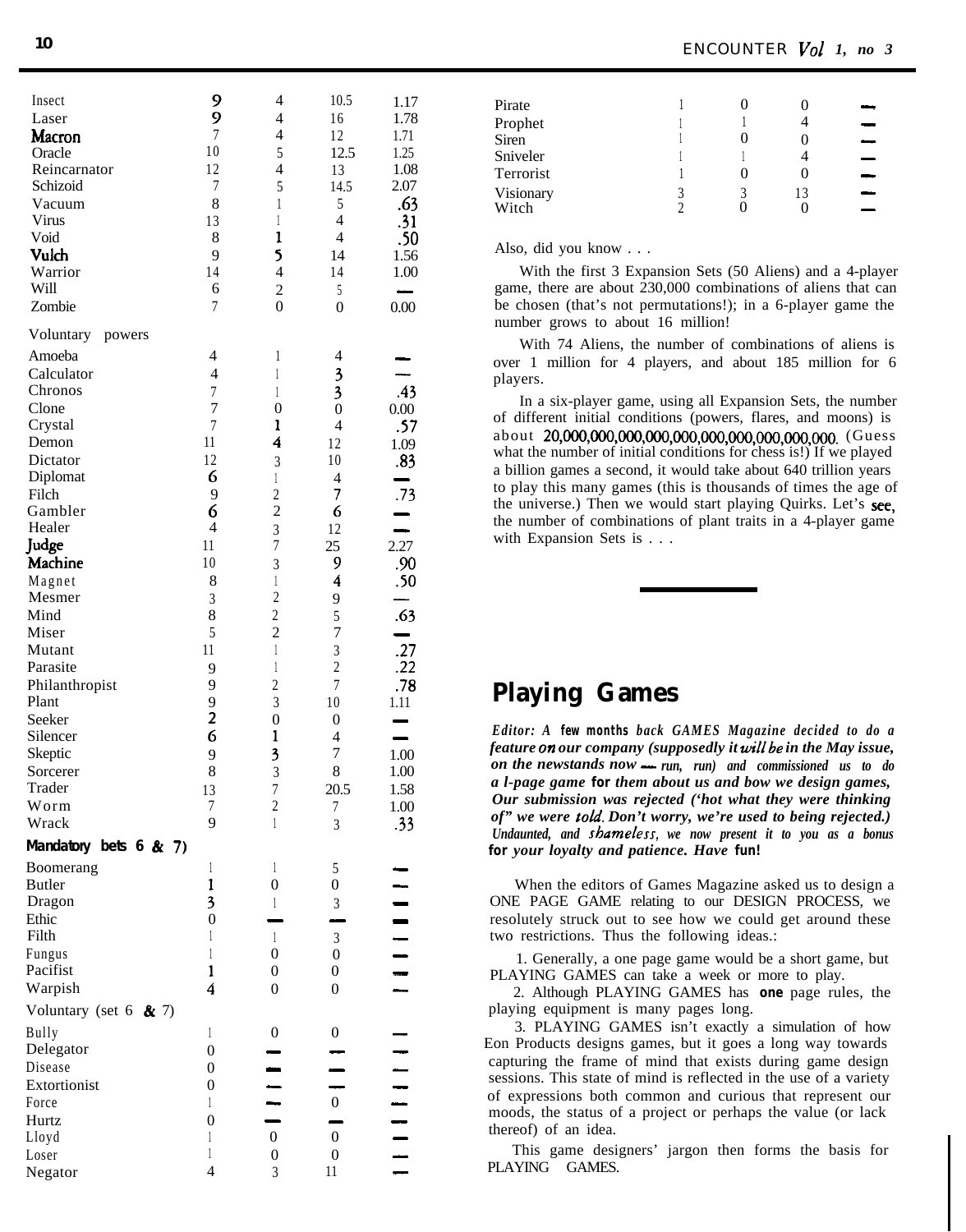# **EON GLOSSARY**

"Put it on the back burner" - This is what to do with an idea when it can't make the first team,

"Let's see what's in the closet" - This is where you look for an idea when you can't think of a new one. (Somehow, the back burner is mysteriously connected to the closet — since everything that you put on the back burner eventually turns up in the closet.)

**"Why don't we sleep on it and see how it plays in the morn-<br>
<b>ing"** — What you do with an idea when it is so late at night that you think any idea sounds reasonable. **ing"** — What you do with an idea when it is so late at night that you think any idea sounds reasonable.<br>"**Clearly an off the wall idea"** — A polite way of assigning the

responsibility for a less than spiffy idea to the wall, which can't answer back.

"A bit half baked" - An attempt to have the oven take responsibility for something even the wall rejected.

**"Playing above the table" -** The game play among people which takes place outside of the formal structure of the game, but which the game caused to take place.

**"Let's play the rug" -**A common belief among game designers that a game can be made out of anything. The rug for some reason has drawn the assignment of representing this belief.

"Retire it to the archives" - This is what to do with something that has been to the back burner, through the closet and off the wall. Most ideas that go to the archives stay there forever, although just the other day . . . .

**Thus the BACK BURNER,** the **CLOSET,** the **BEDROOM, the WALL, the-RUG,** the OVEN, the **TABLE** and the AR-CHIVES in cooperation with Eon Products and ENCOUN-TER bring you PLAYING GAMES. PLAYING GAMES is a game of bluff and counter-bluff, seek, feint and counter feint. You can play at home, at the office, at school, or anywhere at all.

# **PLAYING GAMES**

Any number of players; ages 8 and up; playing time indefinite.

## **TO START THE GAME**

1. Hide ENCOUNTER in a place where it is not visible, but where it is likely to be found.

2. Before hiding it, attach a note to the cover that says: \*'Hi, you are now playing games! The secret word is  $\qquad \qquad$ (Fill in a word that describes the hiding place; e.g., closet, couch, refrigerator, etc. To continue the game turn to page 11." And sign your name.

**3. IF YOU FIND THE MAGAZINE,** you write a new note (see #2) and rehide the magazine.

4. SCORING. After you find ENCOUNTER, you must say the secret word to the person who hid it without that person catching you saying it. You are caught if the other person says "You're playing games with me."

5. If you manage to say the secret word to the person who hid the magazine without getting caught, you score two points. If you get caught saying the secret word, you score one Point, and the other player scores one point.

6. **PROTECTING.** If you wish to 'protect' yourself against being caught trying to say the secret word you may do so by using the following talisman: Write the secret word (that you found on the magazine) on a piece of paper and HIDE IT

PHYSICALLY ON THE PERSON WHO HID THE MAGA-ZINE, e.g., in a pocket, purse, shoe, etc. Now, if you get caught trying to say the secret word, you still score two points. Unless, of course, the other player has found the word that you hid on him or her, and removed it. In that case, when you say the secret word, and he or she catches you, the other player scores two points, and you score none.

**7. KEEPING** SCORE **AND WINNING.** Players' names and scores are kept in a public place - bulletin board, blackboard, etc. The first player to score ten points wins PLAYING GAMES. Once secret words have been used, they are also written on the score sheet. Those words can't be used again during the game.

#### **SOLITAIRE VERSION**

For those of you who both live alone and are absent minded, the solitaire version of PLAYING GAMES will delight you, as you hide the ENCOUNTER on yourself, and then find it again. We've found that the best way to accomplish this feat is to put the magazine in a "safe place". That is usually an iron clad guarantee that you won't ever be able to locate it again on purpose.

As to sneaking the secret word by yourself, we have heard that those who talk in their sleep do very well, with mutterers and musers finishing a close second.